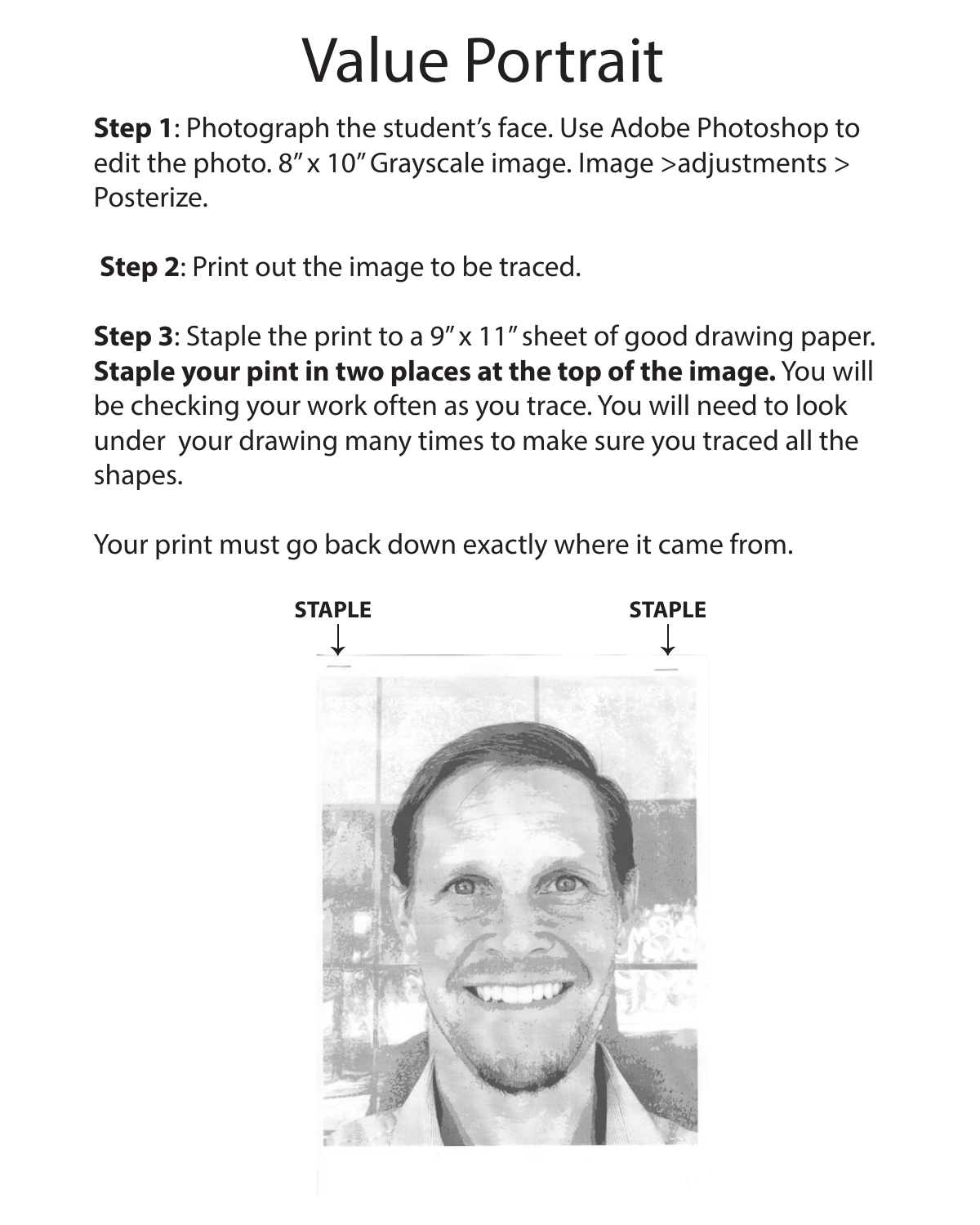**Step 4**: Place your graphite tracing paper **- DARK SIDE FACE DOWN -** between your print and the drawing paper.

**Step 5**: Use a dull pencil or a ball point pen to begin tracing all the shapes of your face.

**Remember that a shape is a closed area of space. There should**  be no lines that don't finish to close the shape.



**Focus on the portrait only Do Not trace the background**

### **Warning**

**Do not scribble over the graphite paper to add value. A full range of value will be added later using the art pencils 6b, 2b, 2hb and smudging.**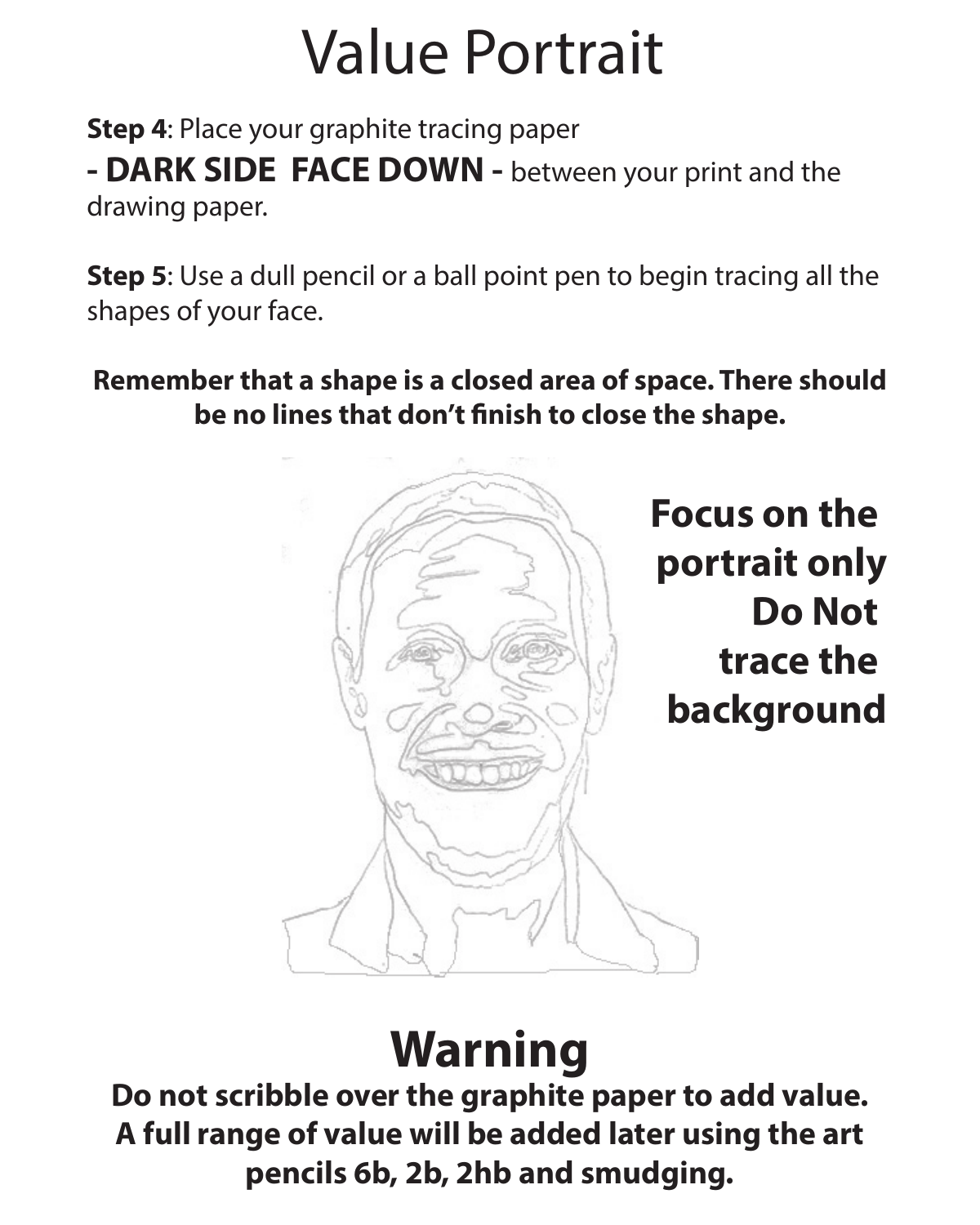### Common Errors



#### **Do not draw lines up the side of the nose.**

**1. There should be no lines that do not nish to close the shape.**

**2. This looks like a cartoon nose and does not look real.**

#### **Everything should be a closed shape!!**



**Do not draw what your brain thinks your features look like. This childhood way of representing features needs to be unlearned to create realistic drawings.**

**EVERYTHING IS A SHAPE.** 

**ONLY TRACE AROUND THE SHAPES THAT YOU SEE.**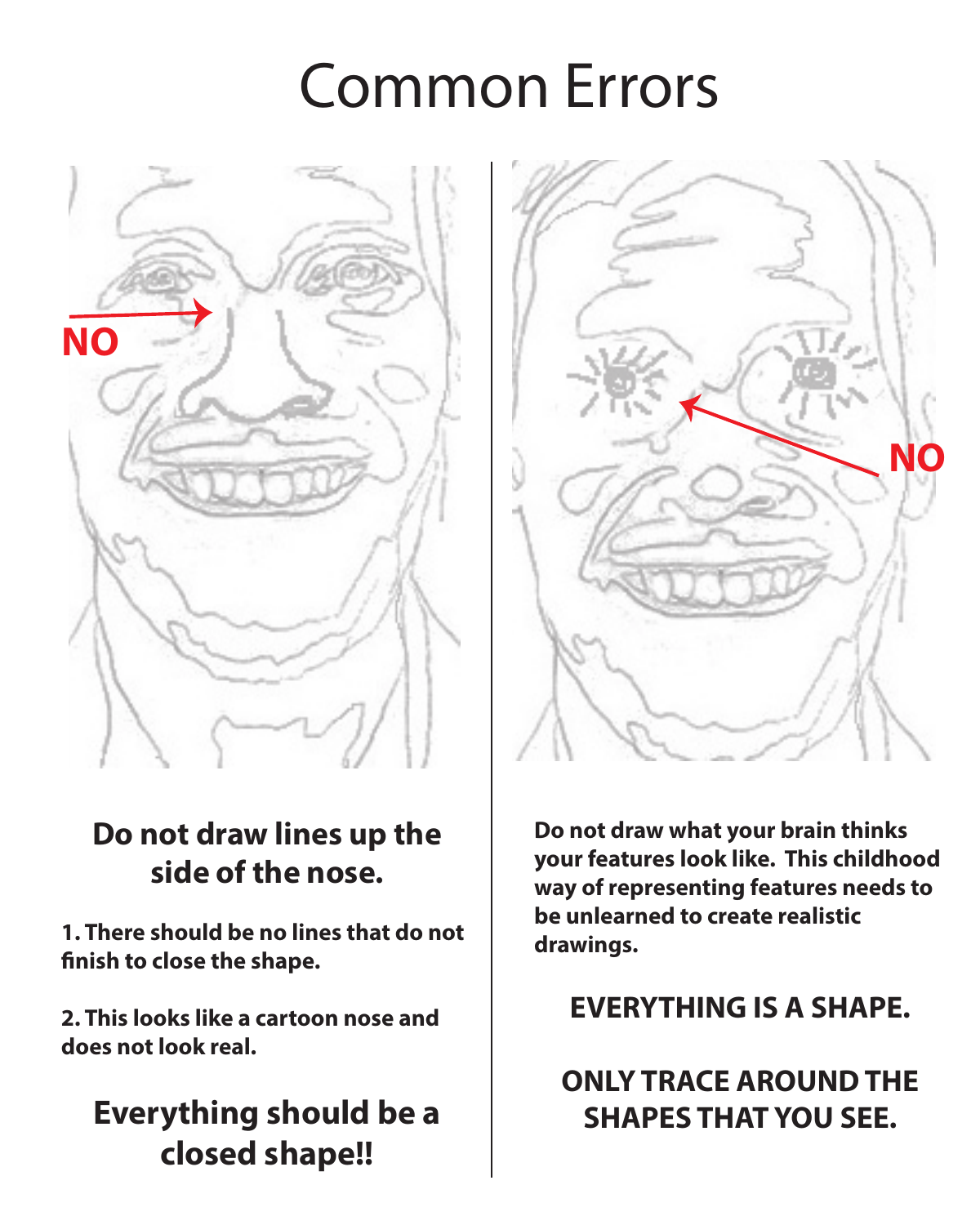**Step 6**: After you have traced all your shapes remover the staple and take your pages apart. Warning check your drawing several times to make sure you have got all your shapes. You may also want the teacher to check.

**Step 7:** Use your print as a map to help you fill in all your shapes with the correct values. Use the 6b, 2b, 2HB and smudging to fill in all your shapes.